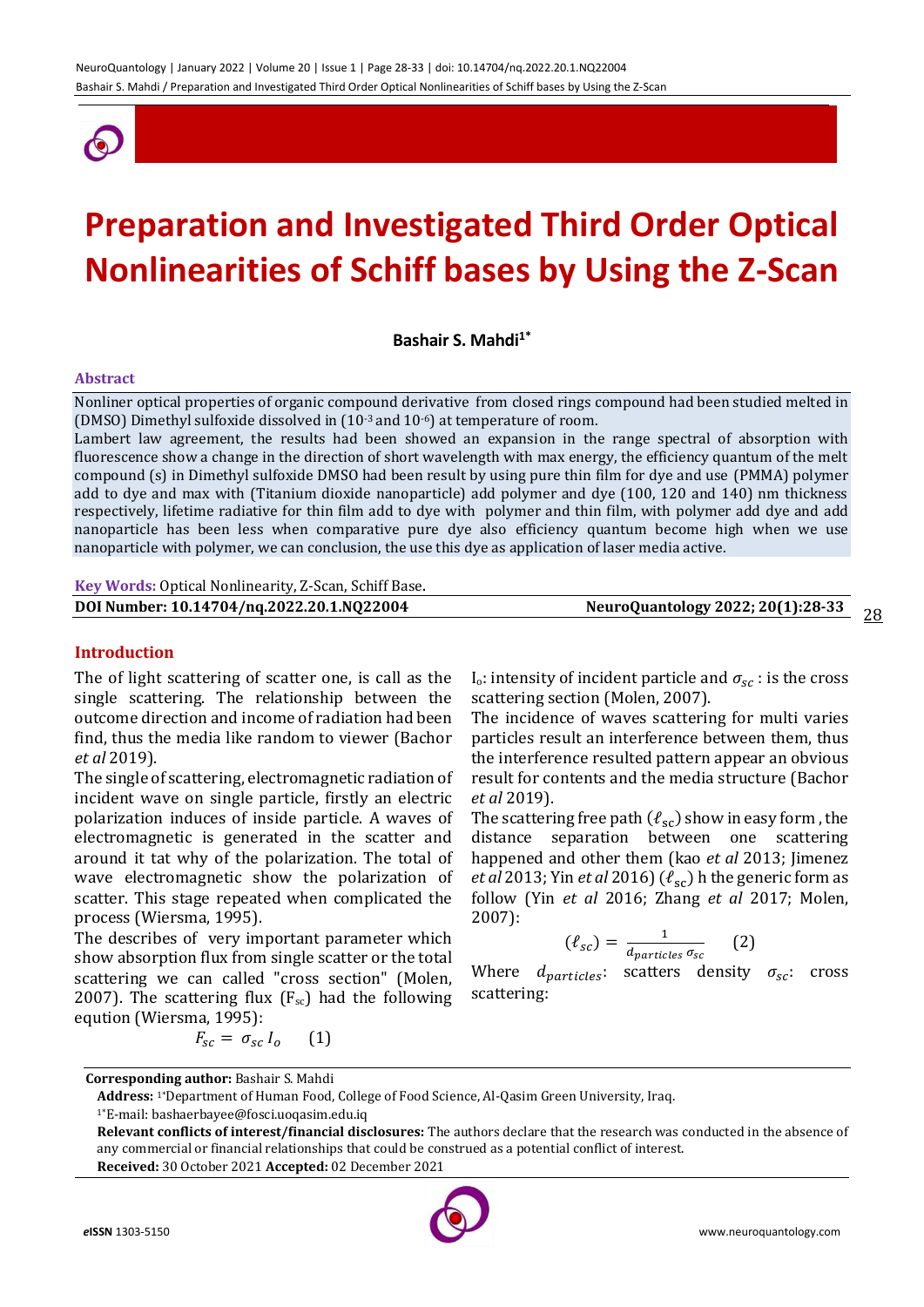The scattering free path  $\ell_{sc} < \lambda$ , then, the scattered photons recurrent increasing for feed back coherent. The scattering free path effect of  $\ell_{sc}$  which scattering strength and k was showed in the following form (kao *et al* 2013):

$$
K \,\ell_{sc} = \left(\frac{2\pi}{\lambda}\right) \,\ell_{sc} \qquad (3)
$$

Which  $(K\ell_{sc})$  becomes smaller or equals to no.1,  $K \ell_{sc} \leq 1$  (criterion Ioffe–Regel) but  $K \ell_{sc} \cong \lambda$ , then, the transfers of light propagation to localization (Jimenez *et al* 2013).

Non-linear optical phenomena represents the nonlinear response of the random medium properties are related by the incident electromagnetic waves (Dubtsov *et al* 2009). The nonlinearity is the main reason for the following variations: changing both of frequency and size of the resulted modes from an excited disordered material, shift of laser frequency, modifying the output laser intensity and the duration of laser pulse. But the instability of random system is attributed to the strong nonlinearity (Wiersma, 1995).

The lasing in random medium depends on two parameters : nonlinear response time and the upper life time excited case. So, in the low influence, the lasing modes buildup, but when the nonlinear response is fast, then the modes cannot find enough time to buildup. This behavior may be interpreted by when the response is slow (nonlinear response time  $\geq$  laser mode lifetime), the nonlinearity modifies the mode size of the generated laser frequency. While at the fast response (nonlinear response time < laser mode lifetime),

many extra laser modes had been generated due to nonlinearity (Wiersma, 1995: kao *et al* 2013).

There are many nonlinear effects had been appeared in random laser systems because of the complexity and the openness shape of such systems (Wiersma, 1995). We will discuss three of these effects which are proved experimentally in random laser systems: represents the nonlinear response of the random medium properties are related by the incident electromagnetic waves (Zhang *et al* 2017). The nonlinearity is the main reason for the following variations: changing both of frequency and size of the resulted modes from an excited disordered material, shift of laser frequency, modifying the output laser intensity and the duration of laser pulse. But the instability of random system is attributed to the strong nonlinearity (Bachor *et al* 2019).

The lasing in random medium depends on two parameters: nonlinear response time and life time of the upper excited case. So, in the low response, the lasing modes buildup, but when the nonlinear response is fast, then the modes cannot find enough time to buildup. This behavior may be interpreted by when the response is slow (nonlinear response time  $\geq$  laser mode lifetime), the nonlinearity modifies the mode size of the generated laser frequency. While at the fast response (nonlinear response time < laser mode lifetime),

many extra laser modes had been generated due to nonlinearity (Bachor *et al* 2019: Andreasen *et al* 2011, Dubtsov *et al* 2009).

There are many nonlinear effects had been appeared in random laser systems because of the complexity and the openness shape of such systems (Bachor *et al* 2019). We will discuss three of these effects which are proved experimentally in random laser systems:

# **Preparation Compounds and Sample**

Compound Aurintrithiadiazol (0.1g, 0.0009) mol have been mixed (0.03) formaldehyde with and (8 mL) of benzene solvent, when solvent begin boiling than melt for 3hours with increase temperate from  $50-300$ °C fifty degree every half hour with continuous stirring. The precipitate has been filtered.

Liquid of molarity had concentrations (10-4 and 10-5) mol. for Aurintricarboxylic acid compound in Dimethy sulfoxide (DMSO) solvents were prepared. The weighted of powder is using an balance electronic type Germany (BL 210 S), Varies concentrations are made relatively to the down formal (Wiersma *et al* 1995; Skipetrov *et al* 1996; Graydon *et al* 20130):

$$
W = \frac{M_w \times v \times c}{1000}
$$
 (4)

Where, W: the dissolved Weight of material (g),  $(M_w)$ : weight of Molecular of the material (g /mol), V: the solvent volume (mL) and C: The concentration molar (M) (Nastishin *et al* 2013) The solutions was prepared for diluted relatively to the down equation (Yan *et al* 2003: Fang *et al* 2006; Quochi *et al* 2006; Wiersma *et al* 1996):

$$
c_1V_1 = c_2V_2 \tag{5}
$$

Thus:  $c_1$ : first concentration,  $c_2$ : second concentration,  $v_2$ : The volume after dilution  $v_1$ : The volume before dilution and.

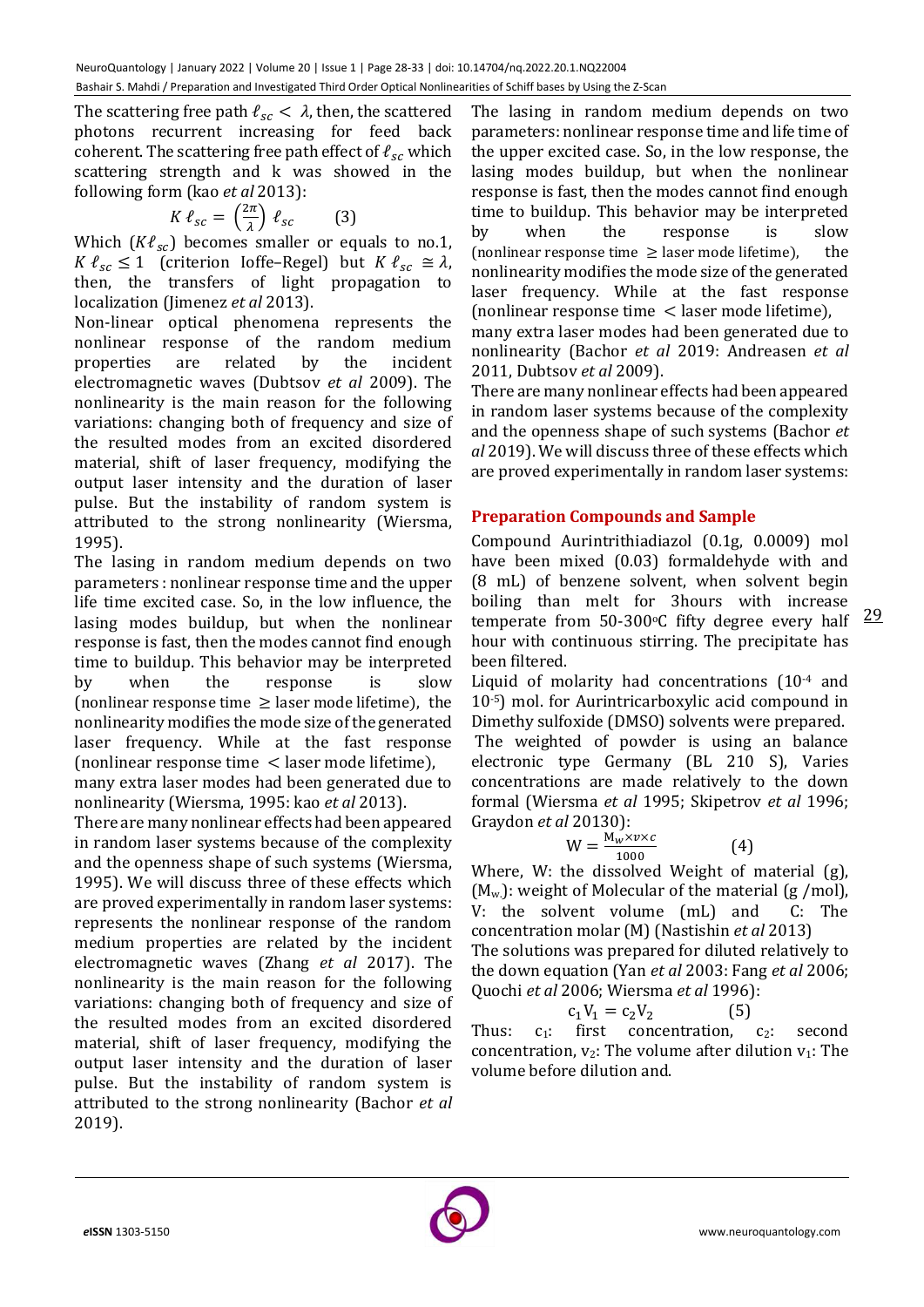NeuroQuantology | January 2022 | Volume 20 | Issue 1 | Page 28-33 | doi: 10.14704/nq.2022.20.1.NQ22004 Bashair S. Mahdi / Preparation and Investigated Third Order Optical Nonlinearities of Schiff bases by Using the Z-Scan



**Figure 1.** Diagram Scheme of processing for the compounds (h) preparation from Aurintricarboxylic acid

#### **Result and Dissection**

## *HNMR Spectra*

The spectrum HNMR of compound (h) had appeared the show of a top singlet peak at 3.9 ppm result from the quinone group, and 4.4 appearance OH group, six aromatic protons from 6.5-7.7, at 8.8 appearance CH=N ppm, but, disappearance of top singlet peak at 6.66 ppm also show the six protons of groups of three amines as appear.



**Figure 2.** HNMR spectra of Aurintricarboxylic and compounds (h) respectively

#### *Raman Scattering Spectroscopy*

Raman shift of Aurintricarboxylic acid and compound B4 where shows in figure 4 The exact peak positions frequency of each band were determined by Raman spectrometer. To achieve the most accurate to spectra of Raman every spectrum is split in three peaks.



**Figure 3.** Raman spectral for Aurintricarboxylic acid dye and compound (h) respectively

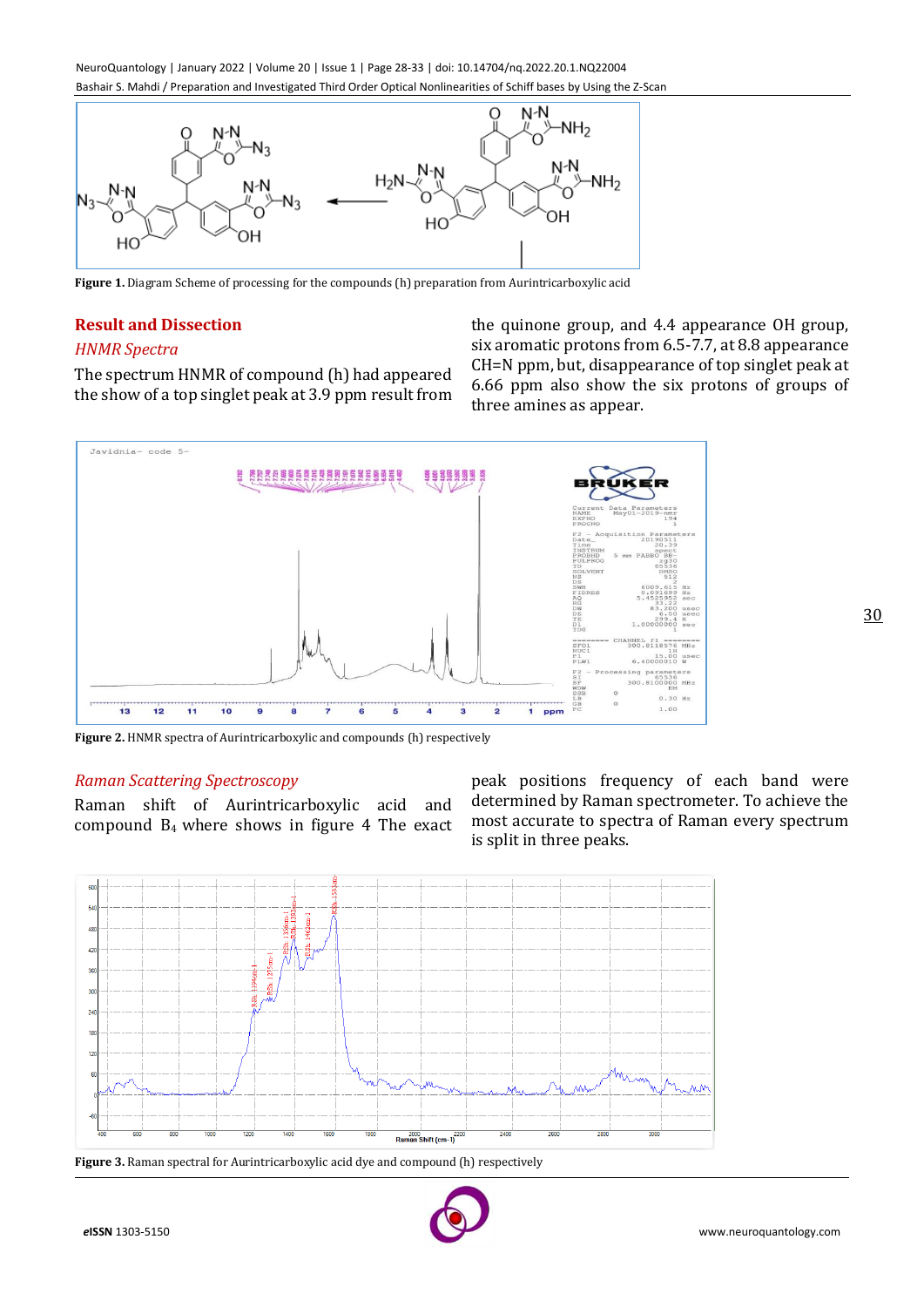Figure (3) for compound (h) shows the number of high frequency region formed by acoustic overtones for (1194, 1275, 1356, 1462 and 1593) cm-1 there is a difference in the intensity of the peaks, Raman mode–associated with the vibration of (N-N, C-N, N=C=O, N=N, C=N, O-H) respectively with increasing the intensity of the peak count/s due to change the structure of compound (h) which have large number of molecular vibration which cause high frequency region.

# *Properties of Nonlinear Optical*

The properties of nonlinear optical are investigated for compounds (h) Aurintricarboxylic and B4as liquid and thin film and use the method of drop at temperature room, using diode pump at 457 nm wavelength and 84 mW power with continuous

wave (CW) of blue laser solid state.To measure the nonlinear properties of the material two parts were process by use technique of Z-Scan the first part is the open-aperture of Z-Scan and the second part is closed-aperture of Z-Scan.

Nonlinear refractive index of the Aurintricarboxylic compounds (h) in two different concentrations 10-3 and 10-6 M in DMSO solvents, and their thin films, are use by closed-aperture Z-Scan technique.

The transmittances normalized by Z-Scan measurements as a properties of space shown in figures (5) as solution.

Peak and valley location, of the z-axis, base on the nonlinear phase shift. Thus the the normalized transmittance change from peak of the curve to the valley ( $\Delta T_{p-v}$ ) was directly relatively to the shift of nonlinear phase which is imparted in the beam.



31

**Figure 5.** Z-Scan close-aperture data in two different concentrations of compounds (h) as liquid

Transmitted light is pass through medium in nonlinear form the shift in phase can too be either negative or positive in self–focusing or self, defocusing. The phase shift magnitude can be measurement from transmittance change between peak and valley, also we can note the amount  $(ΔT)$ increase with increase concentration because at the beginning the transition decrease with high concentration but when the phase inverse the sample work to combine all the radiation and the translation become high.

The nonlinear absorption coefficient of investigated compounds  $B_1$ ,  $B_2$ ,  $B_3$  and  $B_4$  for two different concentrations 10-4 and 10-5 M in DMSO liquid are measured by use Z-Scan technique open-aperture. The operator of Z-Scan open aperture exhibits become more in the transmission for the lens focus. Z-Scan of Open–aperture of sample for (457nm), (84mW) are shown in figure (6) for compounds as liquid. It noticed two photon absorption phenomenon, This behavior reported in the literatures.

The transmittance behavior of linearly starts at varity distance for far field of the sample position (-z). The curve transmittance start to decrease until to the top of the min. value  $(T_{min})$  in focal point, where  $(Z = 0m)$ . The begins transmittance of increase in the direction of behavior of linear for sample at the far field in the direction (+Z). The intensity change, in this state, is result from two

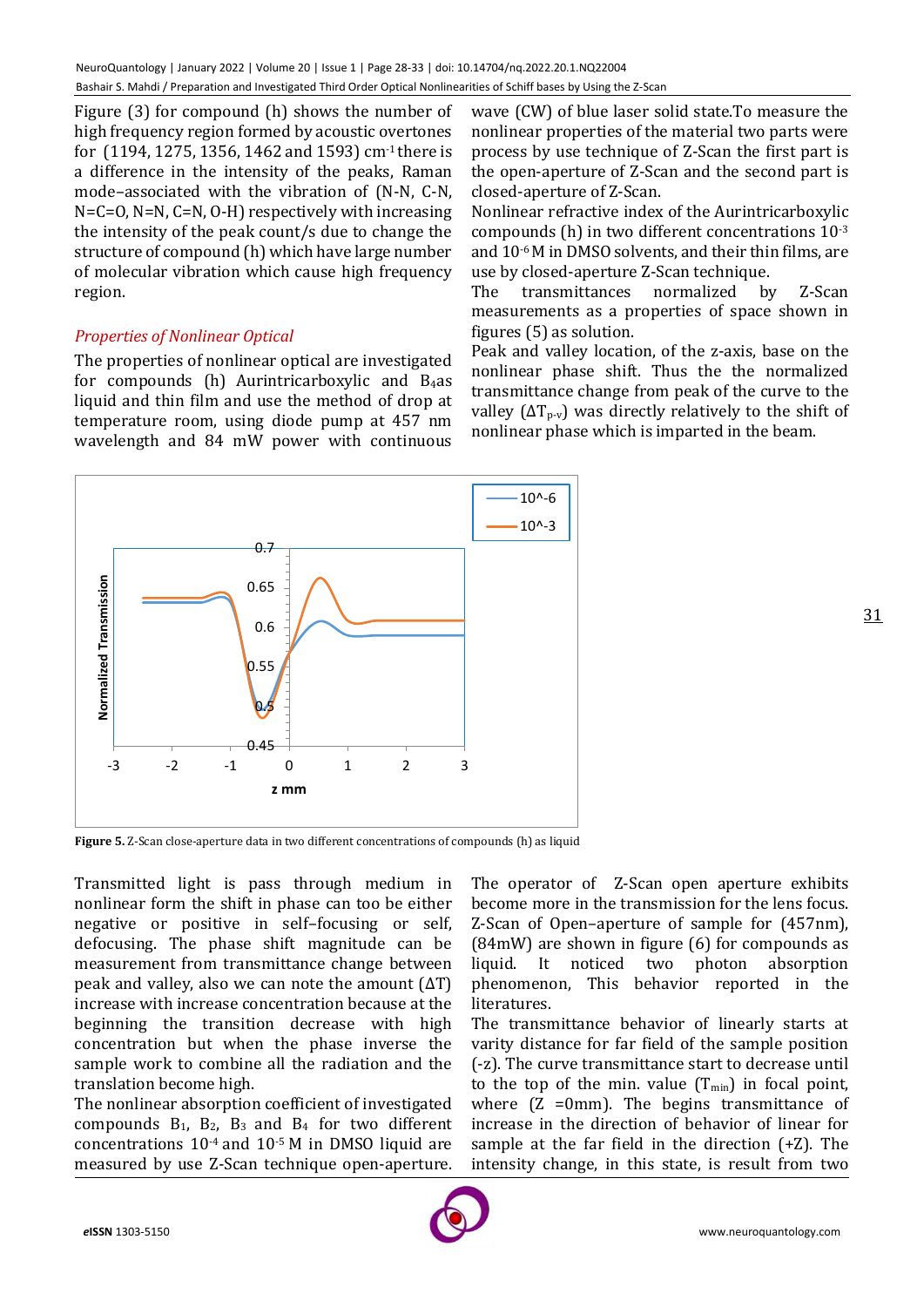photon absorption when the travels sample pass through beam waist. The Z-Scan for open-aperture defines for different transmittance values, which is used to measure absorption coefficient.



**Figure 6.** The Z-Scan data open-aperture of two verities concentration of compounds (h) as solution

|  |  | Table 1. The optical parameters for linear and nonlinear for two concentrations of compounds solution for $\lambda$ =457nm |  |  |
|--|--|----------------------------------------------------------------------------------------------------------------------------|--|--|
|--|--|----------------------------------------------------------------------------------------------------------------------------|--|--|

| <b>Compound</b> $\mathbf{C}(\mathbf{M}) \mid \alpha_0(\text{cm})^{-1}$ |          |        | $n_0$   | $\Delta T_{P-V}$              | $n_{2\times10}$ <sup>-11</sup><br>$\text{cm}^2/\text{mW}$ | m<br>$1 \text{ min}$ | $\beta \times 10^{-3}$<br>cm/mW |
|------------------------------------------------------------------------|----------|--------|---------|-------------------------------|-----------------------------------------------------------|----------------------|---------------------------------|
|                                                                        | $10^{4}$ | 0.0542 | 1.5312  | $\vert$ 0.0231 $\vert$ 0.4511 |                                                           | $\frac{1}{2}$ 0.7290 | 0.0144                          |
| (h)                                                                    | $10^{6}$ | 0.0234 | 1.44620 | 0.0452 0.4271                 |                                                           | 0.6580               | 0.0106                          |

The best result can get from above table the nonlinear parameters ( $n_2$  and β) for pure dye as liquid.

## **Behavior of Optical Limiting**

The behavior of optical limiting for liquid samples  $B_1$ ,  $B_2$ ,  $B_3$  and  $B_4$ , are made by Z-Scan for close - aperture. Power output increase initially with the rise in the power input, thus,after a threshold certain value, the sample began defocusing the resulting beam in a greater part of the cross-section beam and being cut off by the aperture.



**Figure 7.** The response of optical limiting of two concentrations of (h)

#### **Conclusions**

The linear absorption coefficient and linear 32 refractive index  $(n_0)$ , for all samples are rise when increase the concentrations, the results, can be measure of lasers resonator cavity add to other photonic and optical devices, and The parameter nonlinear refractive index for all samples rise when concentrations increasing, and the absorption nonlinear coefficient for samples of solution increases when decrease the concentrations, results of the Z-Scan for closed-aperture for all samples of compounds as solution and thin films give self-focusing phenomena, the results of the open-aperture Z-Scan of organic dyes as solutions give two photon absorbtion, while for solution of compound give saturation of absorbtion, the ability of use the dyes like important optical limiting, the application technological like, optical- switching devices, and can be used to control noise in laser beams.

### **References**

Bachor HA, Ralph TC. (2019). *A guide to experiments in quantum optics.* John Wiley & Sons.

Wiersma DS. Light in strongly scattering and amplifying random media. *FOM-Institute for Atomic and Molecular Physics* 1995.

- Van Der Molen KL. *Experiments on scattering lasers: from Mie to random* 2007; 68(02).
- Kao MH. Multiple Light Scattering from Isotropic and Anosotropic Turbid Media. *Engineering Documents* 1995: 7.